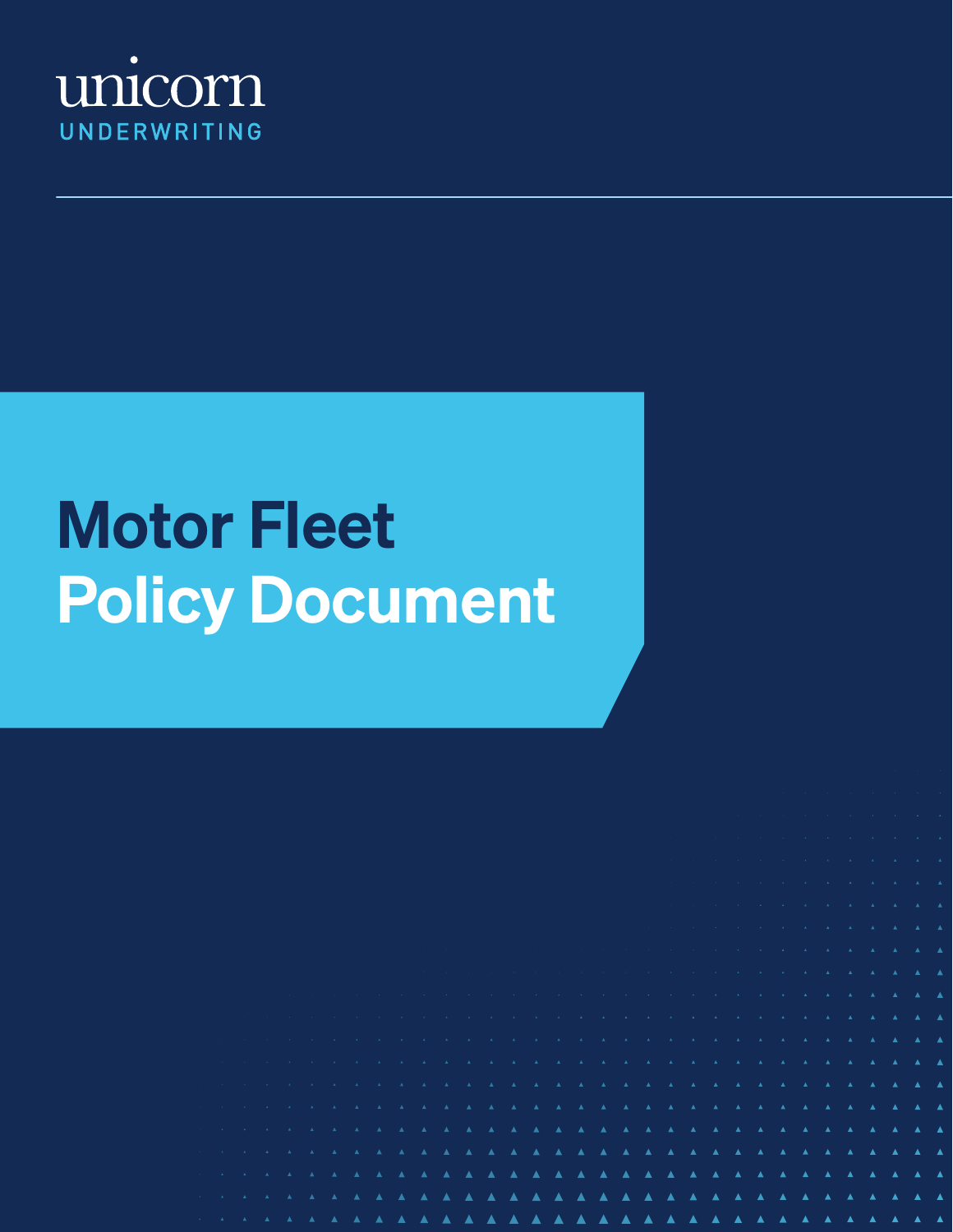## Motor Fleet Policy

This Policy is a contract between Us (Unicorn Underwriting Limited) on behalf of Berkshire Hathaway International Insurance Limited and You the Policyholder.

You or Your insurance adviser have supplied information and/or completed and signed a proposal form, which has been relied on by Us and forms the basis of this contract of insurance. We will provide insurance against any such liability loss or damage that may occur and is directly sustained in connection with the Insured Vehicle described in the Schedule in accordance with the terms exceptions and conditions set out in this Policy or any Endorsements shown in the Schedule during any Period of Insurance for which You have paid or agreed to pay the premium.

The Policy, Schedule and Certificate of Motor Insurance must be read together as one contract.

You must notify Us immediately of any changes which may affect the risk. Failure to do so could result in the contract of insurance NOT being valid.

Jon Bryant Underwriting Director

Unicorn Underwriting is authorised and regulated by the Financial Conduct Authority FRN474137. This Policy is underwritten by Berkshire Hathaway International Insurance Limited, 4th Floor, 8 Fenchurch Place, London, EC3M 4AJ. Berkshire Hathaway International Insurance Limited is authorised by the Prudential Regulation Authority and regulated by the Financial Conduct Authority and the Prudential Regulation Authority FRN 202967. Berkshire Hathaway International Insurance Limited is a member of the Motor Insurers' Bureau.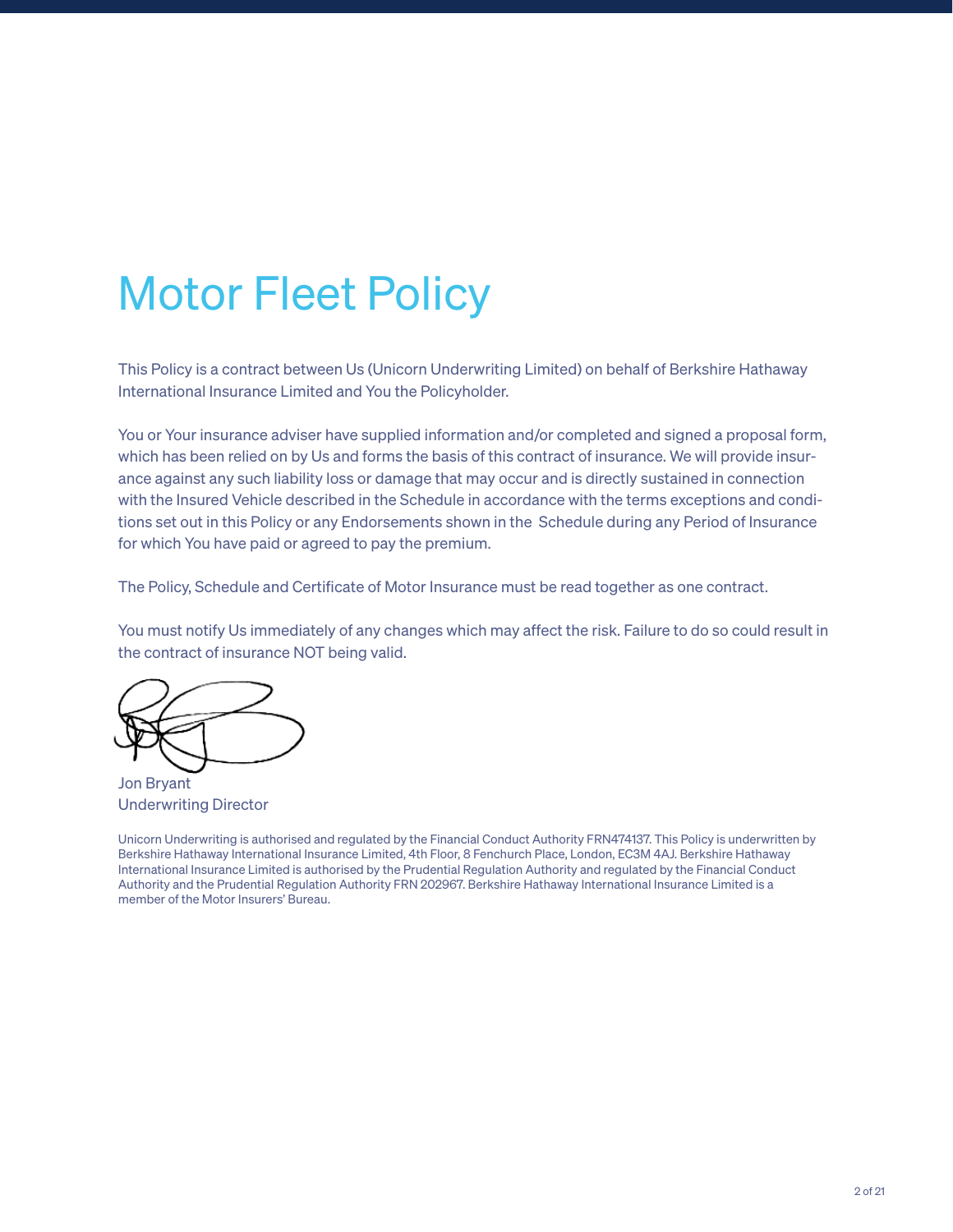Important Notice: Please read this Policy together with the Schedule, Certificate of Motor Insurance and any Endorsements to ensure that it is in accordance with Your requirements and that You understand its terms and conditions.

You should contact Your insurance adviser immediately if You have any queries relating to Your cover.

Please Note: Your attention is drawn to the following;

Market Value: The maximum amount payable under Section 2 for any one incident shall not exceed the Market Value (as defined in the Policy) of the Insured Vehicle immediately prior to such loss or damage or Your last declared estimate of value of the Insured Vehicle (where appropriate) whichever is the lower amount.

Keys: If You leave Your Insured Vehicle unlocked or the keys in the Insured Vehicle and it is lost, stolen or damaged by theft or attempted theft, Policy cover will not operate other than where the vehicle is being used as a tool of trade and is in clear line of sight of the driver or operative.

**Drivers:** It is Your responsibility to ensure that all drivers of Your vehicle hold a valid driving licence of the class required to drive Your vehicle. Failure to do so may invalidate Your cover.

Cancellation Charges; You may cancel the Policy at any time by giving written instructions returning the Certificate of Motor Insurance to Us and provided no claim has arisen during the current period of insurance You will be entitled to a return of the premium, subject to a cancellation charge which is based on Our short period charges as indicated below. As Your insurance premium comprises a number of factors, some of these will be chargeable in full, meaning that You will not receive a pro rata return of premium. Short period charges will be payable as follows:

| <b>Period not exceeding</b>  | <b>Proportion of Annual Premium Payable</b> |
|------------------------------|---------------------------------------------|
| <b>Three Months</b>          | 40%                                         |
| <b>Four Months</b>           | 50%                                         |
| <b>Five Months</b>           | 60%                                         |
| <b>Six Months</b>            | 70%                                         |
| <b>Seven Months</b>          | 80%                                         |
| <b>Eight Months or above</b> | <b>Full Annual Premium Payable</b>          |

We may cancel the Policy by sending You seven (7) days' notice by registered post to Your last known address and in the case of Northern Ireland to the Department of the Environment for Northern Ireland and in such event will return to You the premium less a pro-rata charge for the period the Policy has been in force.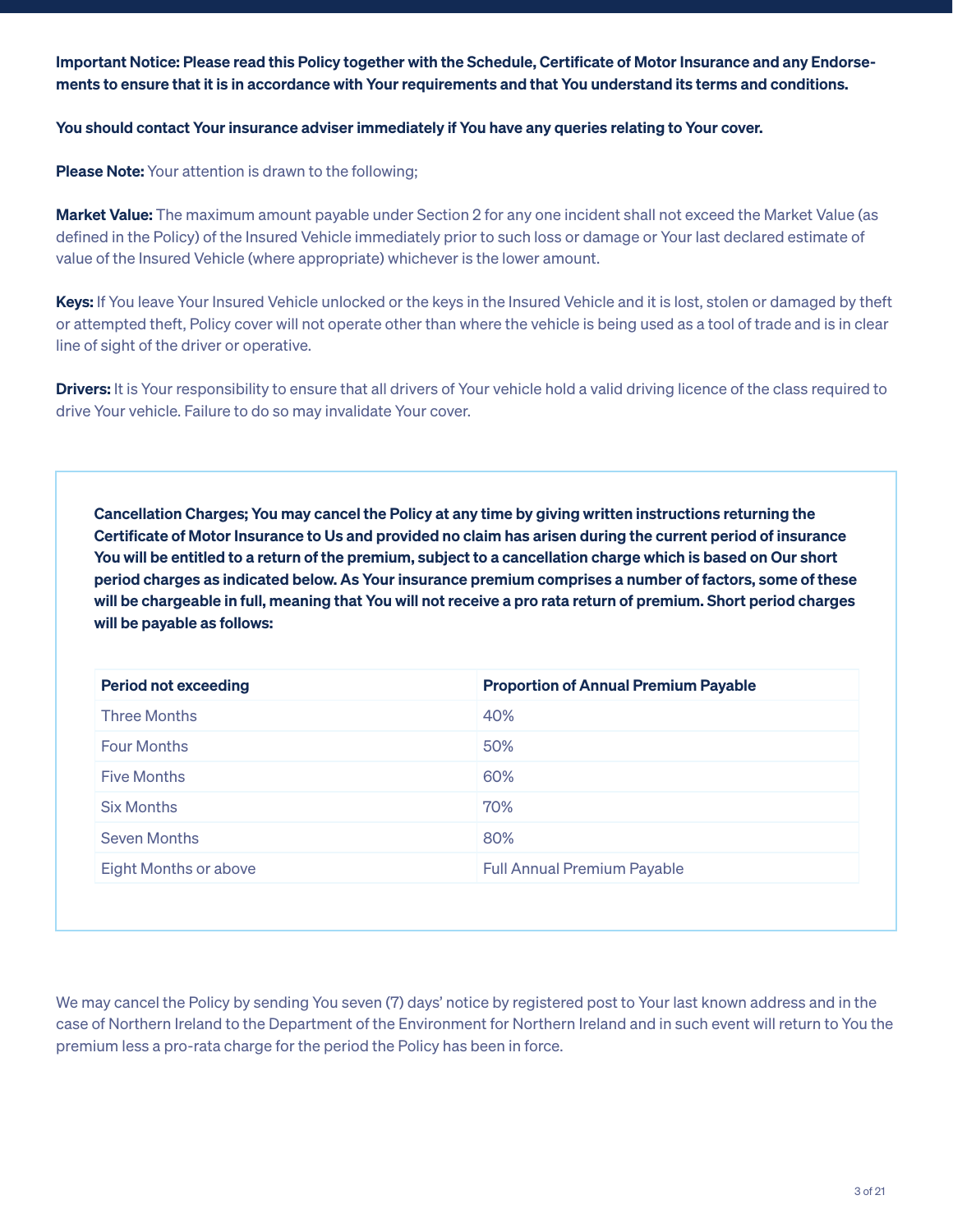### Data Protection

### Personal information

Your insurance cover includes cover for individuals who are either insureds, insured persons or beneficiaries under the policy (individual insureds). We and other insurance market participants collect and use relevant information about individual insureds to provide you with your insurance cover and to meet our legal obligations. This information includes individual insured's details such as their name, address and contact details and any other information that we collect about them in connection with your insurance cover or in connection with claims under this Policy. This information may include more sensitive details such as information about individual's health and criminal convictions. We will process individuals' details, as well as any other personal information you provide to us in respect of your insurance cover, in accordance with our privacy notice(s) http://www.unicornuw.com/privacy and applicable data protection laws.

### Information notices

To enable us to use individual insureds' details in accordance with applicable data protection laws, you need to provide those individuals with a Data Protection disclosure giving them information about how we will use their details in connection with your insurance cover.

### Minimisation and notification

We will use only the personal information we need in order to effect your insurance cover. To help us achieve this, you should only provide us with information about individuals when asked to from time to time. You must promptly notify us if an individual contacts you about how we use their personal details in relation to your insurance cover so that we can deal with their queries.

Please contact: Unicorn Underwriting 22 Bishopsgate London EC2N 4BQ Telephone: +44 (0)20 7469 0100

Fraud Prevention, Detection and Claims History: Unicorn Underwriting Limited and its claims handling partner pass information to the Claims and Underwriting Exchange register, run by Insurance Database Services Ltd (IDS Ltd) and the Motor Insurance Anti-Fraud and Theft Register, run by the Association of British Insurers (ABI). The purpose of this is to help us to check information provided and also to prevent fraudulent claims. When We deal with Your request for insurance, We may search these registers. Under the conditions of Your insurance, You must tell Us about any incident (such as an accident or theft) which may give raise to a claim. When You tell us about an incident, We will pass information relating to it to the registers.

We may seek information from other insurers and information agencies to check the information You may have supplied and We may provide the information You have supplied to other insurers for the same purpose.

If false or inaccurate information is provided and fraud is identified, details will be passed to fraud prevention agencies. Law enforcement agencies may access and use this information. We and other organisations may also access and use this information to prevent fraud and money laundering, for example, when:

- − Checking details on applications for credit and credit related or other facilities
- − Managing credit and credit related accounts or facilities
- − Recovering debt
- − Checking details on proposals and claims for all types of insurance
- − Checking details of job applicants and employees.

We and other organisations may access and use the information recorded by fraud prevention agencies from other countries.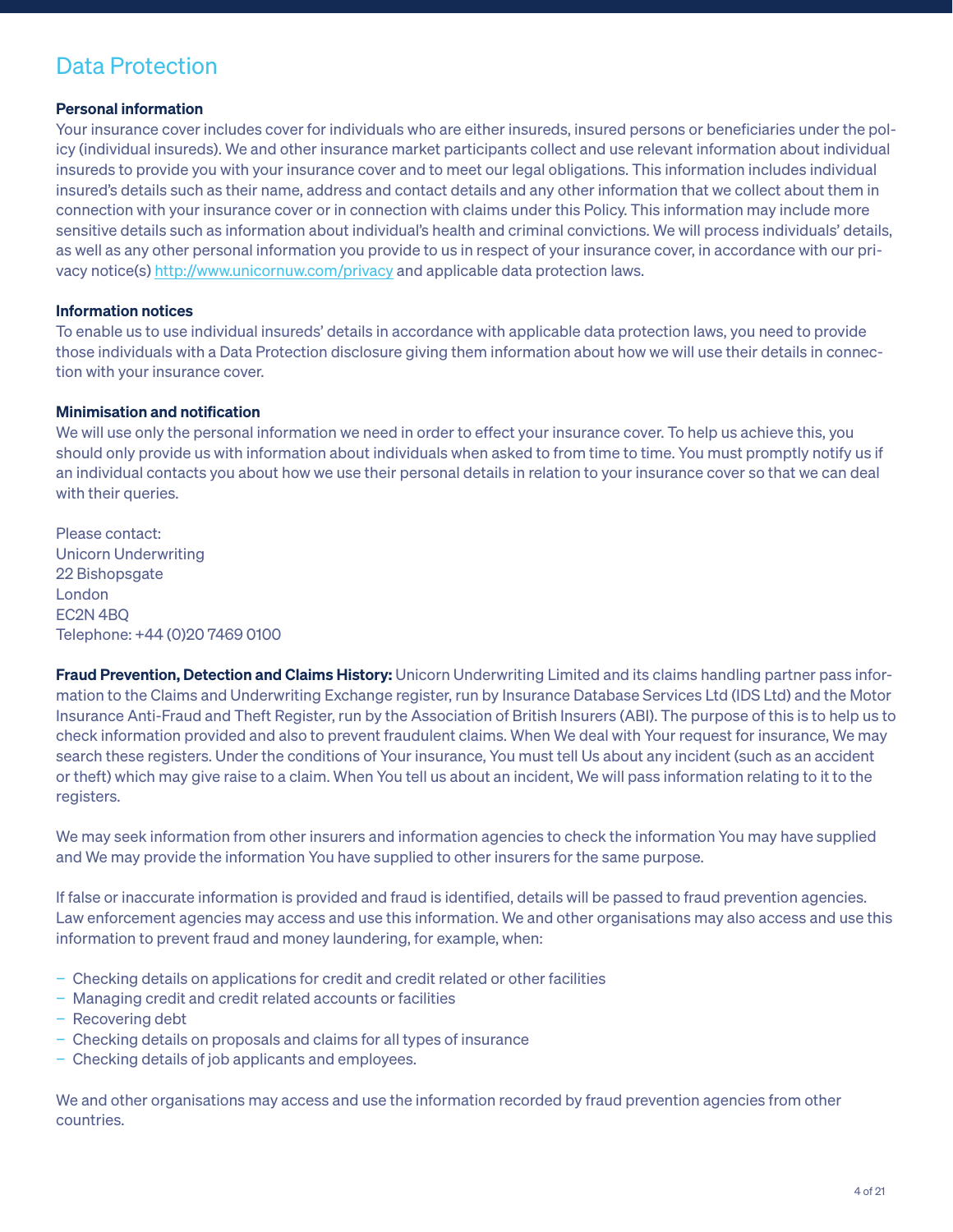Motor Insurance Database: Your policy details will be added to the Motor Insurance Database ("MID") managed by the Motor Insurers' Bureau ("MIB"). MID and the data stored on it may be used by certain statutory and/or authorised bodies including the Police, the DVLA, the DVLNI, the Insurance Fraud Bureau and other bodies permitted by law or regulation for purposes not limited to, but including:

- − Electronic Vehicle Licensing;
- − Continuous Insurance Enforcement;
- − Law enforcement (prevention, detection apprehension and or prosecution of offenders);
- − The provision of government services and or other services aimed at reducing the level and incidence of uninsured driving.

If You are involved in a road traffic accident (either in the UK, the EEA or certain other territories), other insurers and the MIB may search the MID to obtain relevant policy information.

Persons (including their representatives) pursuing a valid claim in respect of a road traffic accident (including citizens of other countries) may also obtain relevant information which is held on the MID.

It is vital that the MID holds Your correct registration number. If it is incorrectly shown on the MID You are at risk of having Your vehicle seized by the Police. You can check that Your correct registration number details are shown on the MID at www.askmid.com.

You can ask Us for more information about this or visit the MIB website at www.mib.org.uk.

You should show this notice to anyone insured to drive the vehicle(s) covered under this Policy.

Insured Vehicle: Any additional vehicle or change of vehicle must be notified to Us as required by the Policy and for inclusion on the Motor Insurance Database. Failure to do so may invalidate Your cover.

Law and Jurisdiction: Unless it has been agreed otherwise between both parties, the language of the Policy and all communications relating to it will be in English and this contract of insurance will be governed by the law of England and Wales and any disputes arising in connection with this insurance will be submitted to the exclusive jurisdiction of the English courts.

**Financial Services Compensation Scheme:** If Berkshire Hathaway International Insurance Limited is unable to meet its liabilities You may be entitled to compensation under the Financial Services Compensation Scheme (FSCS). Further information about compensation scheme arrangements is available at www.fscs.org.uk or by phoning the FSCS on 0800 678 1100.

How to make a Claim: Claims handling services are provided in partnership with Our service provider, Gallagher Bassett (GB). If You need to make a claim (including for a broken or damaged windscreen or glass) You can call GB's dedicated claims helpline number 0333 700 8029.

Do not admit that You are responsible, or make any offer, promise or payment without written permission from us. Follow the procedures below:

- − Send Us written details as soon as possible after any accident, injury, loss or damage.
- − Send Us, unanswered, any letter or other communication as soon as You receive it from anyone else involved.
- − Immediately inform Us of any prosecution, coroner's inquest or fatal accident inquiry involving any person covered by this insurance.
- − Provide Us with all the information and assistance We require.

#### In accordance with General Condition 3, if You make any claim which is false, fraudulent or exaggerated We have the right to:

- Refuse to pay the claim, or pay a reduced amount
- − Cancel this Policy and withhold any premium due to You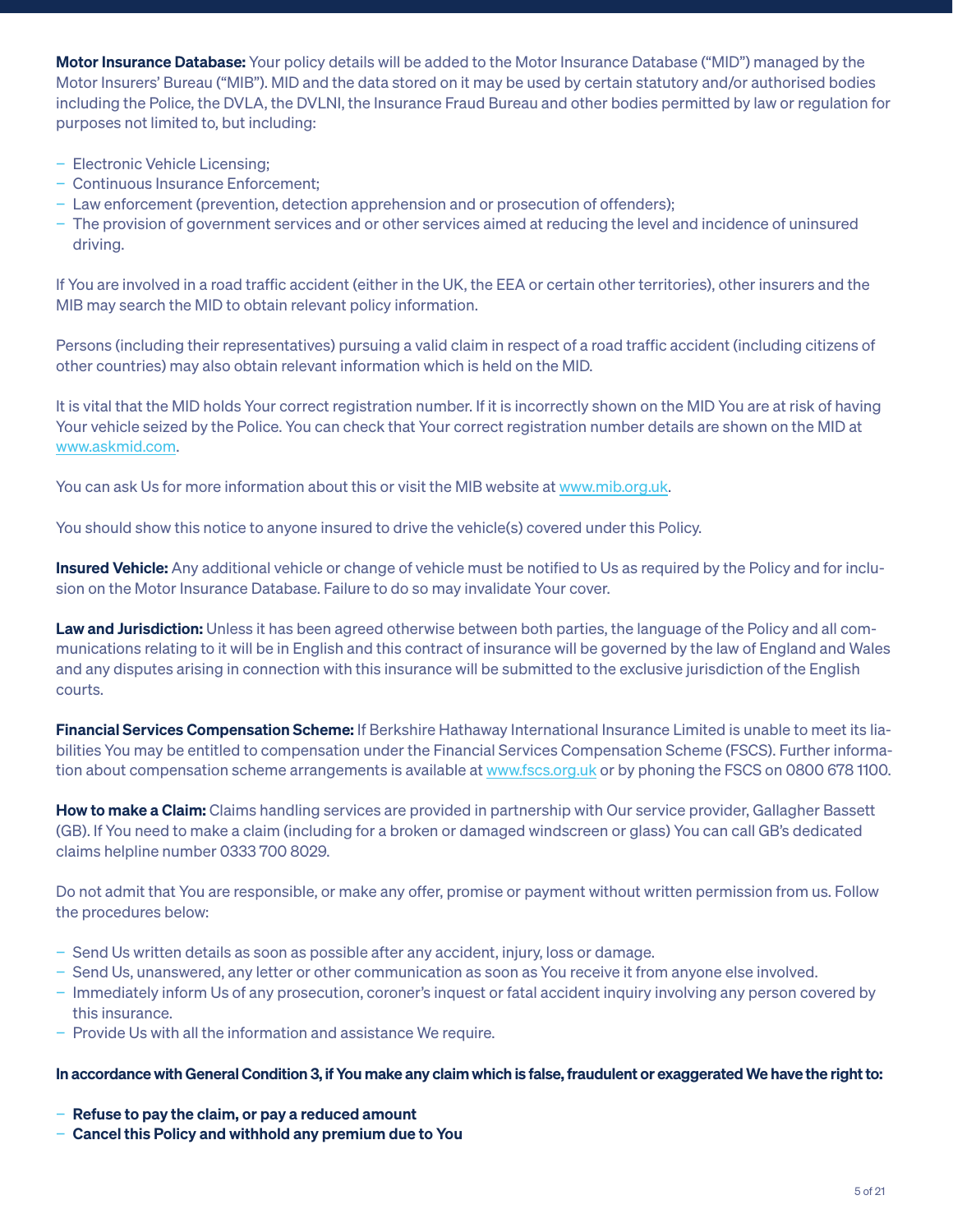### **Definitions**

The Insurer / We / Us / Our / Company: Unicorn Underwriting Limited on behalf of Berkshire Hathaway International Insurance Limited

Insured / Policyholder / You / Your: The person or party named in the Schedule and the Certificate of Motor Insurance

Policy: This document including the Schedule, Certificate of Motor Insurance and any Endorsements which provide details of the Insured and the insurance cover.

**Schedule:** The document containing specific details of the Insured and insurance cover relating to this Policy.

Period of Insurance: The duration of the Policy as shown in the Schedule and Certificate of Motor Insurance.

**Endorsement:** A change of or amendment to the terms of this insurance which is attached to the Policy and activated by the Schedule.

**Insured Vehicle:** Any motor vehicle (including any Private Car) mentioned by description or registration mark on the Certificate of Motor Insurance and in the Schedule. To ensure that the cover provided under the Policy is fully operative, any addition or change of vehicles must be notified as required by the terms of the policy, and in compliance with the requirements of the Motor Insurers' Bureau. Failure to comply could lead to the vehicle not being fully insured.

Private Car: Any private passenger carrying vehicle with less than eight passenger seats.

Accessories: All accessories to the Insured Vehicle forming an integral part of the vehicle including radios, other entertainment and communications equipment connected to a power source within the vehicle, permanently fitted satellite navigation equipment as supplied by the vehicle manufacturers as standard, permanently fitted vehicle tracking systems and safety cameras.

Certificate of Motor Insurance: The document required by the relevant road traffic legislation to certify the existence of the minimum compulsory insurance and which describes the Insured Vehicle, who may drive and the purpose for which the Insured Vehicle may and may not be used.

Market Value: The cost of replacing the Insured Vehicle with a vehicle of similar make, model, age, mileage and condition immediately preceding the time of the loss or damage or Your last declared estimate of value of the Insured Vehicle (where appropriate) whichever is the lower amount.

**Excess:** The first part of any claim for which You are responsible. If more than one Insured Vehicle is involved in the same accident or claim, the excess shall apply to each vehicle separately.

**Trailer:** Any articulated or semi-trailer primarily constructed to be towed by a motor vehicle.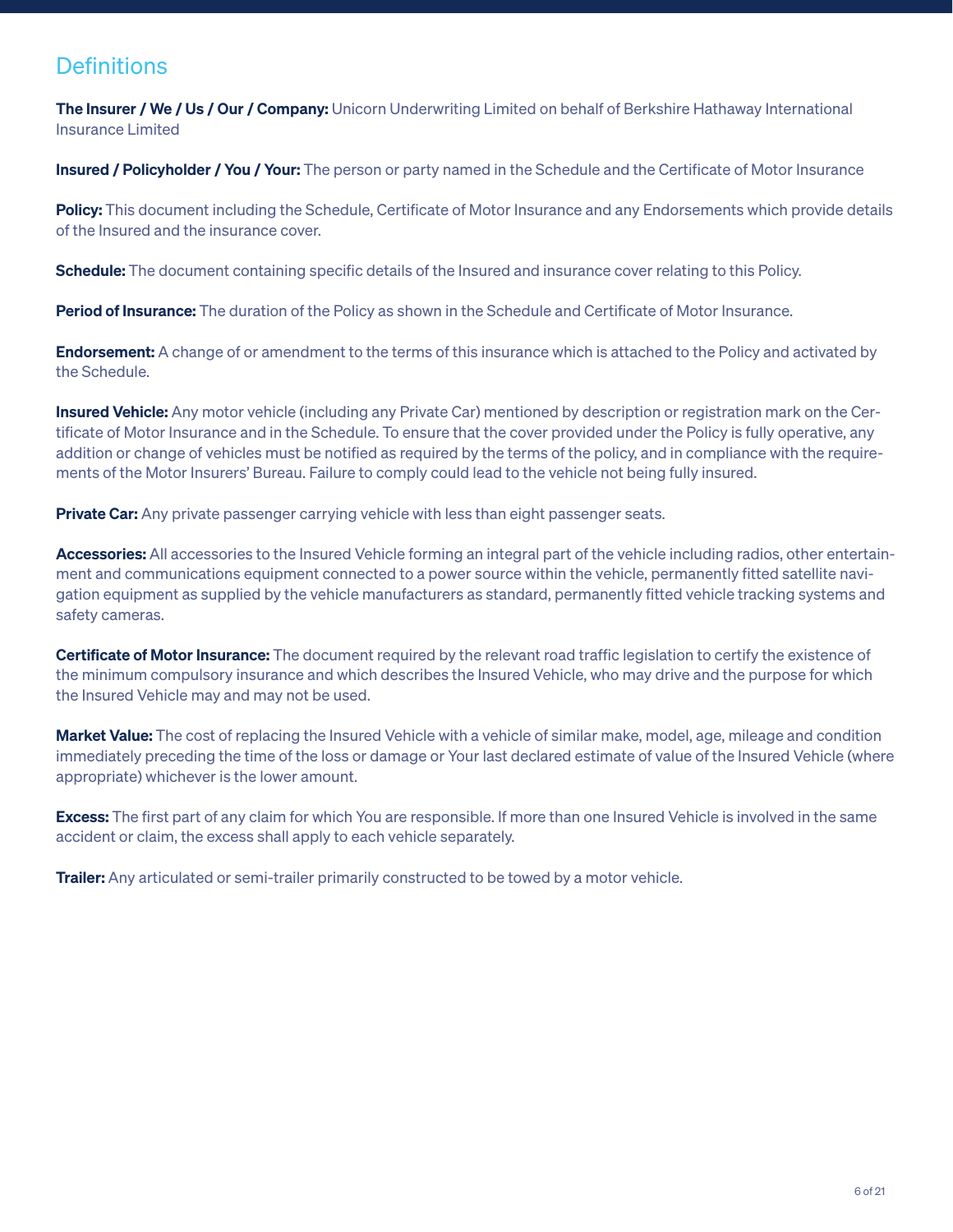### 1.

- (a) the action falls within subsection 2. below
- (b) the use or threat is intended to influence any government and/or to put the public or any section of the public in fear
- (c) the use or threat of any person or persons whether acting alone or in connection with any organisation(s) or government(s) and
- (d) the use or threat is committed for political, religious, ideological or similar purposes.
- 2. The action falls within this subsection if it:
	- (a) involves the use of force or violence against a person or persons
	- (b) involves damage to property
	- (c) endangers a person's life other than that of the person committing the action
	- (d) creates a risk to the health or safety of the public or a section of the public or
	- (e) is designed to interfere with or to disrupt an electronic system.
- 3. The use or threat of action falling within subsection 2) which involves the use of firearms or explosives is terrorism whether or not subsection 1) (b) is satisfied.
- 4. In this section:
	- (a) "action" includes action outside the United Kingdom
	- (b) a reference to any person or to property is a reference to any person or to property wherever situated
	- (c) a reference to the public includes a reference to the public of a country other than the United Kingdom and
	- (d) "any government" means the government of the United Kingdom or of a part of the United Kingdom or of a country other than the United Kingdom
- 5. A reference to action taken for the purposes of terrorism includes a reference to action taken for the benefit of a proscribed organisation.

Generally: Any reference to any statute or regulation is to that statute or regulation as updated or reenacted from time to time; where used in this Policy the expression "including" means "including without limitation"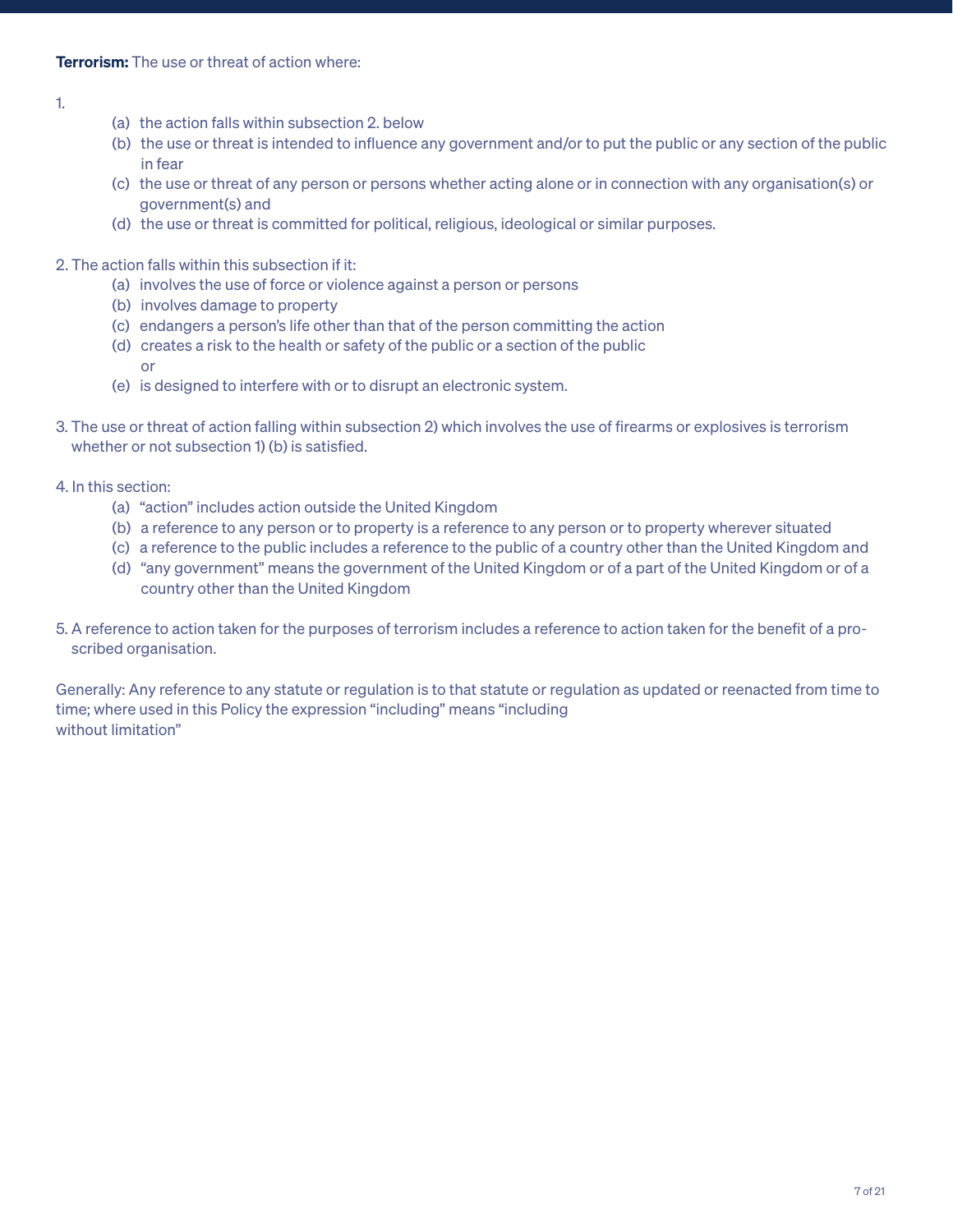### Cover Provided

The cover provided by this Policy is shown in the current Schedule and determines which of the Sections of this Policy apply

| Comprehensive:              | <b>All Sections</b>                                                                                                  |
|-----------------------------|----------------------------------------------------------------------------------------------------------------------|
| Third Party Fire and Theft: | Sections 1, 2, (but limited to loss or damage solely in respect of fire, theft or attempted<br>theft), $4$ and $8$ . |
| Third Party Only:           | Sections 1, 4 and 8.                                                                                                 |
| Laid Up:                    | Section 2 but limited to loss or damage solely in respect of fire, theft or attempted theft.                         |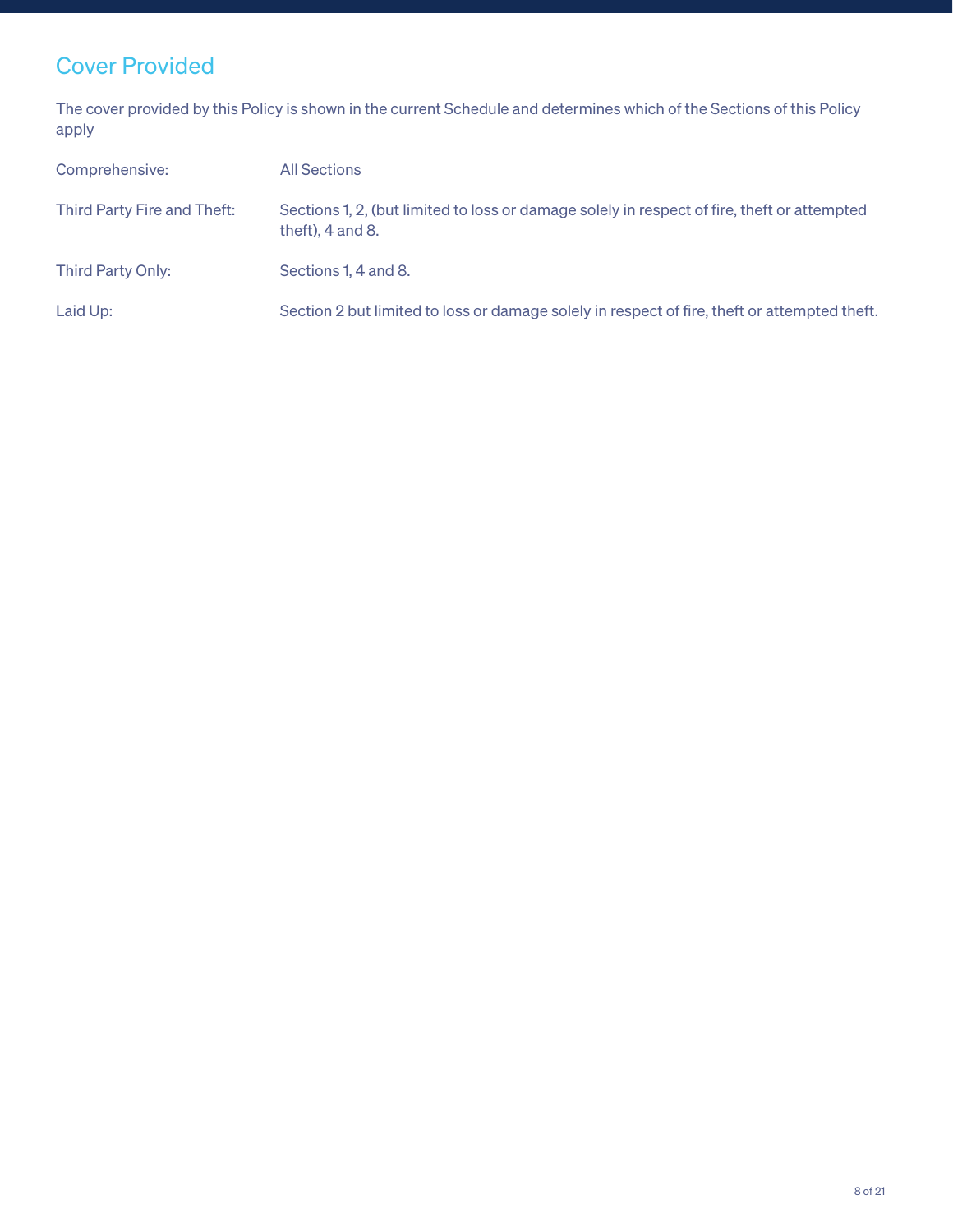### Section 1 - Liability to Third Parties

We will insure You in respect of all sums which You become legally liable to pay in respect of:

- death of or bodily injury to any person
- damage to property not the property of the Insured

Arising out of an accident in connection with:

- the Insured Vehicle
- the loading or unloading of the Insured Vehicle by the driver of the Insured Vehicle or other person(s) authorised by the Insured except where such loading and unloading is being undertaken outside the limits of the road or other relevant public place.

Limit of Liability: Our liability in respect of damage to property not the property of the Insured including all consequences of that damage, which results from an accident or series of accidents arising out of one event shall be limited to:

- i. £25,000,000 in respect of any Private Car including costs. The maximum the Underwriters will pay for damages shall be £20,000,000
- ii. £5,000,000 in respect of any other Insured Vehicle.

These limits will be amended as necessary to meet the requirements of any compulsory motor insurance regulations in any country in which the event giving rise to a claim occurs.

Legal Costs and Expenses: In respect of any event which may be the subject of indemnity under this Section We may pay at Our discretion:

- solicitors' fees for representation at a Coroner's Inquest or Fatal Accident inquiry
- the cost of legal services for defending a charge of manslaughter or causing death by dangerous driving
- the cost of defending the Insured against any charge brought under The Corporate Manslaughter and Corporate Homicide Act 2007, up to a maximum sum of £5,000,000 in respect of any one incident for which indemnity is provided under this Policy
- any other reasonable costs or expenses incurred in connection with an incident which may give rise to a claim under this Section.

Where costs apply to both bodily injury and damage to property the costs will be allocated in the same proportions as the damages of each element represents to the total damages.

We retain the right to appoint a solicitor of Our choice with regard to any of the above.

Indemnity to Other Persons: We will also treat as insured under this Section:

- any person permitted to drive on the effective Certificate of Motor Insurance while driving the Insured Vehicle on the Insured's reasonable instruction or with the Insured's permission
- at the request of the Insured any person other than the driver travelling in or entering or leaving the Insured Vehicle
- in the event of the death of any person entitled to indemnity under this Section that person's legal personal representatives
- the owner of any Insured Vehicle loaned or hired to the Insured
- any person with whom the Insured has entered into a contract ('the Principal') provided that:
	- (a) the Insured shall have arranged with the Principal for the conduct of all claims to be vested in The Company
	- (b) the Company will not be liable in respect of death bodily injury or damage arising from the negligence of anyone other than the Insured or an employee of the Insured
	- (c) the Principal is not entitled to indemnity under any other policy
	- (d) the Principal observes and is bound by the terms conditions and exceptions of this Policy.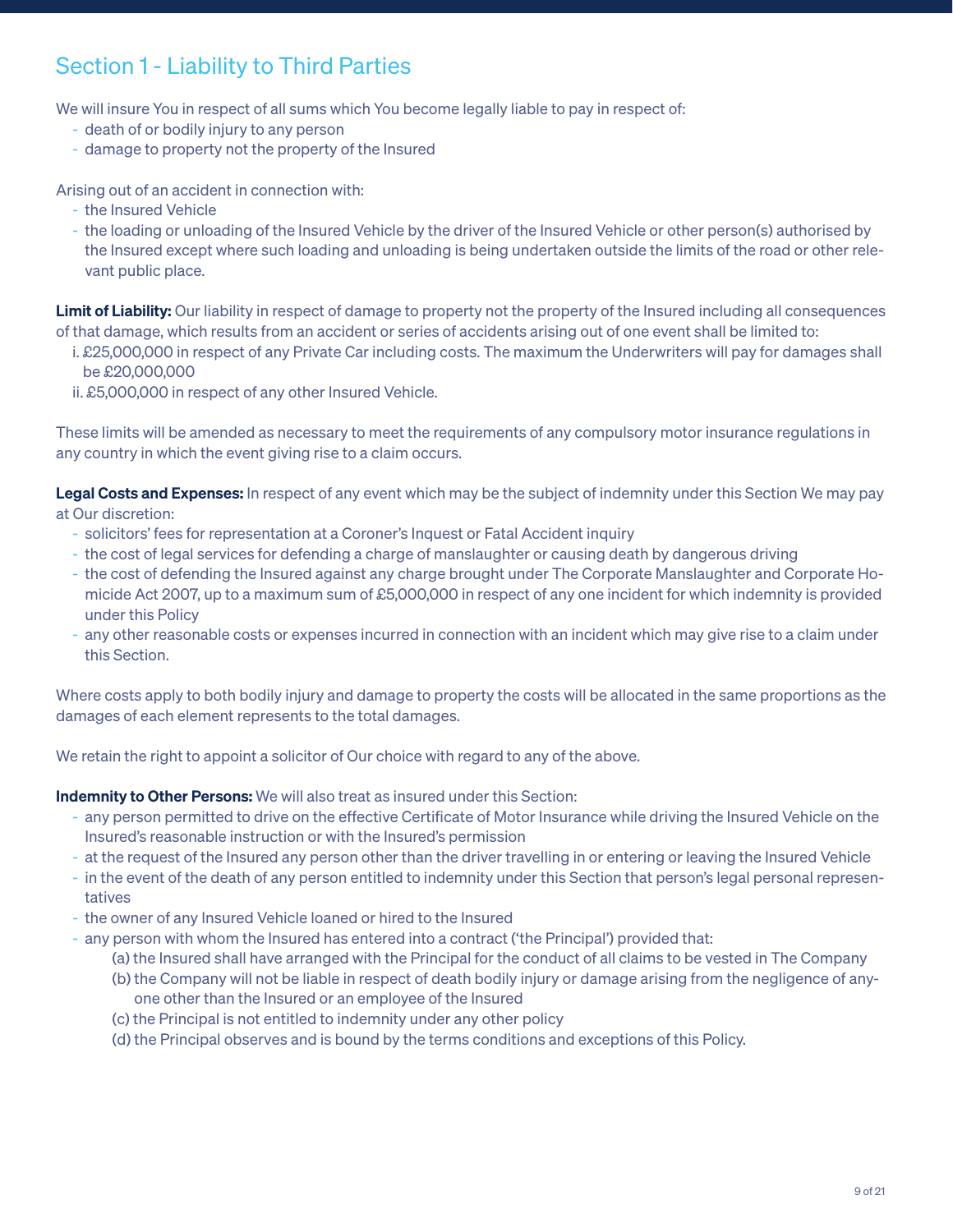Cross Liability: If this Policy is issued in the name of more than one party the cover provided by this Section shall apply as if separate Policies had been issued to each of the parties jointly named as the Insured but Our total liability for all claims shall not exceed the Limit of Liability stated in this Policy.

Contingent Liability: We will insure You and no other person in the terms of this Section whilst any employee of the Insured is using a vehicle other than an Insured Vehicle on the Insured's business. The Underwriters shall not be liable:

- if there is any other insurance covering the same liability
- for loss or damage to such vehicle.

**Emergency Treatment:** We will insure You in respect of liability for emergency treatment fees (as defined by the Road Traffic Act 1988) arising out of an accident in connection with the Insured Vehicle.

Unauthorised Movement of Third Party Vehicles: We will insure You in the terms of this Section in respect of the movement without the consent of the owner of any vehicle which does not belong to You by Your employee to allow legitimate passage of the Insured Vehicle during the course of Your business.

Unauthorised Use: We will set aside General Exception 1 and insure the You and no other person in the terms of this Section whilst the Insured Vehicle is being driven without the Your consent by any of Your employees.

**Towing Disabled Vehicles:** The Company will insure the Policyholder under the terms of Section 1 whilst the Insured Vehicle is being used for the purpose of towing one mechanically disabled vehicle provided that:

- the vehicle is not towed for reward
- the Company will not be liable in respect of damage to the towed vehicle or property being conveyed in or on such vehicle.

### Exceptions to Section 1: We will not be liable:

- to indemnify any person driving unless that person holds a valid licence to drive the Insured Vehicle or has held and is not disqualified from holding such a licence except where the Insured Vehicle is being driven under circumstances where a licence is not required by law
- under this Section in respect of death or bodily injury to the person driving or in charge for the purpose of driving the Insured Vehicle
- for loss or damage to the Insured Vehicle or any Trailer or disabled mechanically propelled vehicle attached to it or for loss of or damage to property belonging to or in the custody and control of the Insured or the person driving the Insured Vehicle
- for death of or bodily injury to any person arising out of or in the course of their employment by the Insured except as is necessary to meet the requirements of any road traffic legislation
- where any person has committed any deliberate or intentional criminal act
- In respect of loss or damage to
	- 1. any premises belonging to or occupied by You or by the person driving the Insured Vehicle
	- 2. any other property owned by You or in Your custody and control or owned by or in the custody and control of the person driving the Insured Vehicle
	- 3. any property or load being conveyed by the Insured Vehicle or any Trailer owned by You or Your care custody and control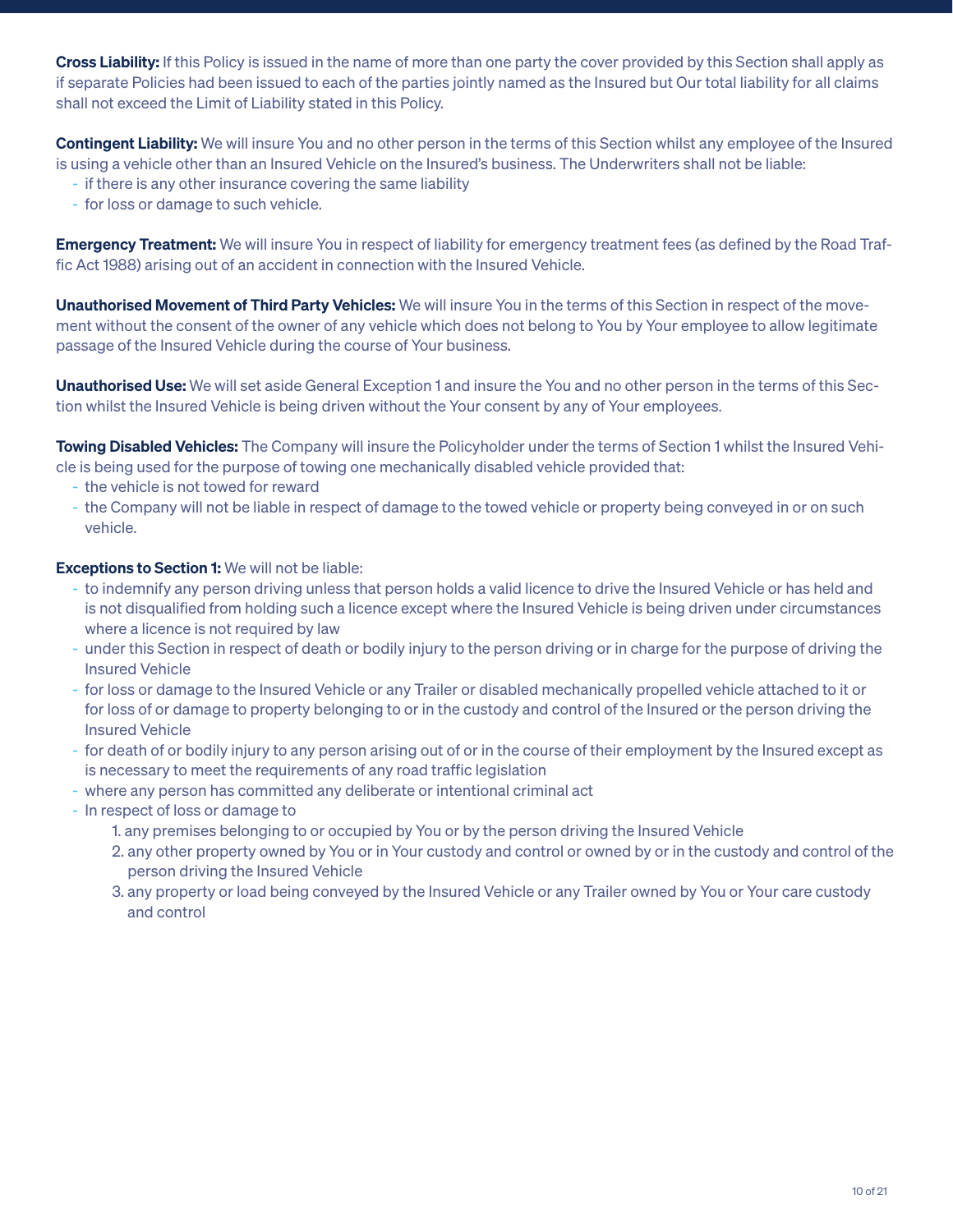### Section 2 - Loss of or Damage to the Insured Vehicle

We will insure You against loss of or damage to the Insured Vehicle (including its Accessories and spare parts) caused by:

- accidental means including malicious damage by any person other than You or any person(s) acting under Your direction or instruction
- 
- fire
- theft or attempted theft

by at Our own option repairing or replacing the Insured Vehicle or paying the amount of the loss or damage.

Claims Settlement: The maximum amount We will pay in respect of loss or damage to the Insured Vehicle shall be the Market Value of the Insured Vehicle immediately prior to the time of such loss or damage or Your last declared estimate of value of the Insured Vehicle (where appropriate) whichever is the lower amount. If to Our knowledge the Insured Vehicle is the subject of a leasing or contract hire agreement such payment shall be made to the owner described therein whose receipt shall be a full and final discharge to Us in respect of such loss or damage.

If to our knowledge the vehicle is the subject of a Hire Purchase agreement we shall

- settle any outstanding amount owed under the Hire Purchase agreement
- return any residual amount to the policyholder other than where there is separate insurance in force which affords this protection to the policyholder.

Replacement Parts: We may at our option fit replacement parts which are not supplied by the original manufacturer of the Insured Vehicle but which are of the same standard

**Excess Clause:** We will not be liable for the amount of the Excess shown in the Schedule.

Young and inexperienced drivers' Excess: If the Insured Vehicle is being driven by, or is for the purpose of driving in the care, custody and control of any driver who:

- is aged 17 21 years of age additional £1,000 Excess to apply
- is aged 22 24 years of age additional £500 Excess to apply
- has less than 24 months continuous driving experience under a full licence applicable to the Insured Vehicle being driven or who holds a provisional licence – additional £500 Excess to apply

#### The above amounts are in addition to any other Excess shown in the Schedule.

Recovery and Redelivery: If the Insured Vehicle cannot be driven as a result of loss or damage insured under this Policy We will bear the reasonable cost of protection and removal to the nearest competent repairers. We will also pay the reasonable cost of redelivering the Insured Vehicle to You after the repair of such loss or damage to Your chosen address in the United Kingdom.

**Replacement with New Car:** If within 12 months of first registration as new any Private Car which Youpurchase as new and which You own or which is held by You from new under a hire purchase leasing or contract hire agreement is:

- lost by theft and not recovered within 28 days or
- subject of damage covered under this Policy to the extent that the cost of repairs exceed 50% of the list price (including tax) of the Private Car at the time of such damage

Then setting aside the Claims Settlement provision in this Section, We will with Your consent and that of any other interested party replace the Private Car with a new car of the same manufacture model and specification subject to availability and We will become entitled to possession and ownership of the lost or damaged car.

If a replacement Private Car of the same manufacture model and specification is not available then the maximum amount We will pay will be the amount shown in the purchase receipt of the Private Car including its Accessories after any applicable discounts but not including the Road Fund Licence or VAT.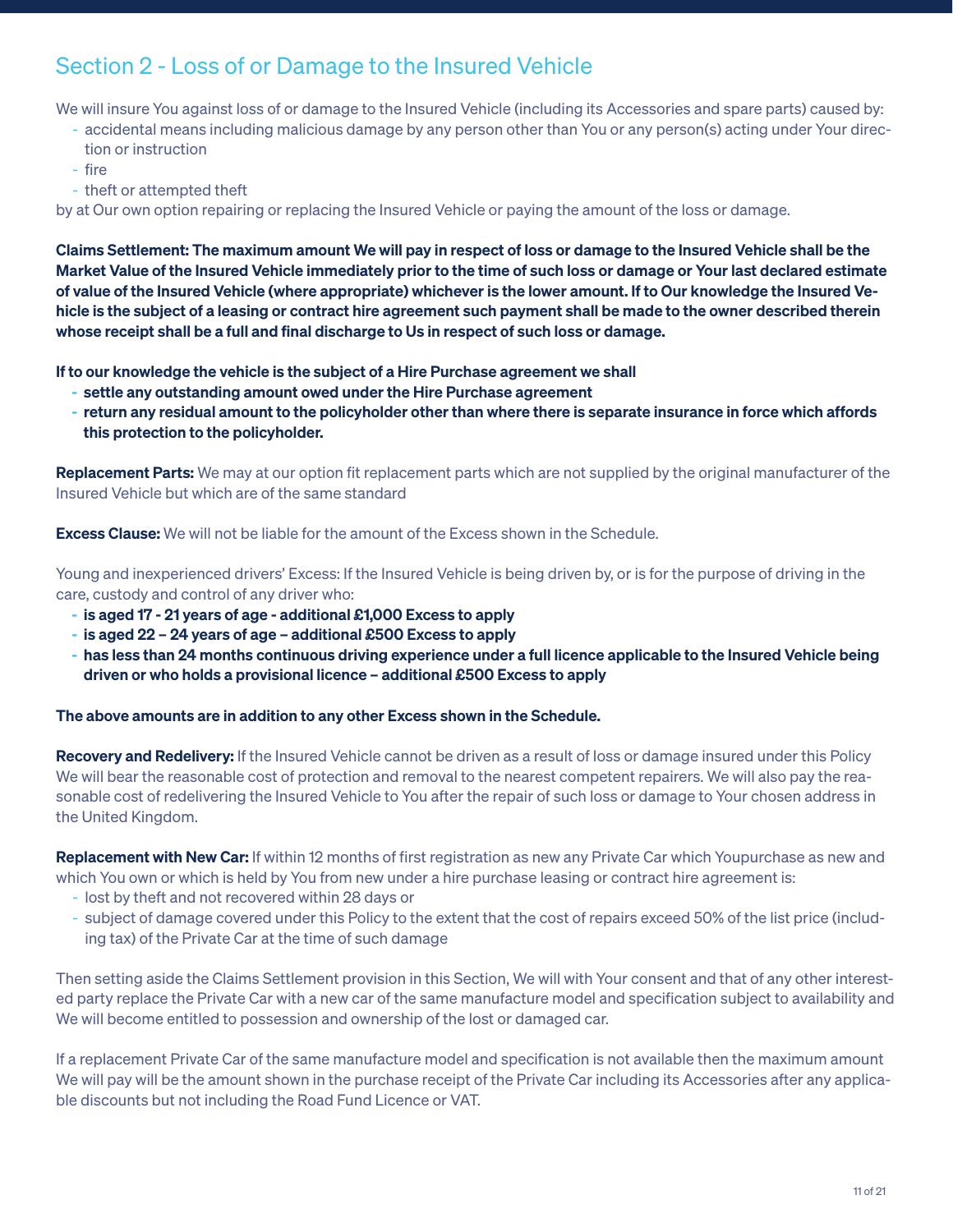Theft of Keys: In the event of the theft of the car keys or lock transponder of any Private Car We will pay for the replacement of:

- the door locks and/or boot lock
- the ignition steering lock
- the lock transponder and/or central locking interface

Provided that Our total liability shall be limited to £500 in respect of any one occurrence.

### Exceptions to Section 2: We will not pay for:

- loss of use depreciation or wear and tear or any part of the cost of repair that leaves the Insured Vehicle in a better condition than before the loss or damage occurred
- any reduction in market value following repair
- mechanical or electrical electronic or computer failures breakdowns or breakages
- mechanical damage arising from the use of incorrect fuel or any fuel or engine oil additive or the cost of removing such fuel or additive
- damage to tyres by the application of brakes or by punctures cuts or bursts
- loss of the Insured Vehicle where possession is obtained by misrepresentation or deception
- any cost in Excess of the manufacturers' last list price at the time of the accident in respect of any part of the Insured Vehicle which is unobtainable or obsolete
- loss or damage of the Insured Vehicle or its contents by theft or attempted theft unless the ignition key has been removed from the Insured Vehicle and the Insured Vehicle is locked and the windows and any sunroof have been secured
- audio visual recording or reproduction equipment and communication equipment permanently fitted to the Insured Vehicle over a limit of £250 (subject to the Excess shown in the Schedule) and not being the manufacturers standard equipment fitted at first registration
- any sums in Excess of £10,000,000 in respect of any one loss or series of losses arising from one event.
- any loss or damage to the Insured Vehicle caused by or arising from the use of tipping equipment or any tipping operation of the vehicle.
- any loss or damage to the Insured Vehicle caused by or arising from the use of loading/unloading apparatus or lifting equipment

### Section 3 - Windscreen

We will insure You in respect of breakage of glass in the windscreen or windows or any scratching of the Insured Vehicle's bodywork resulting solely and directly from such breakage. This is subject to the Excess shown in the Schedule. However the Excess shown in the schedule shall NOT apply if the glass is repaired rather than replaced.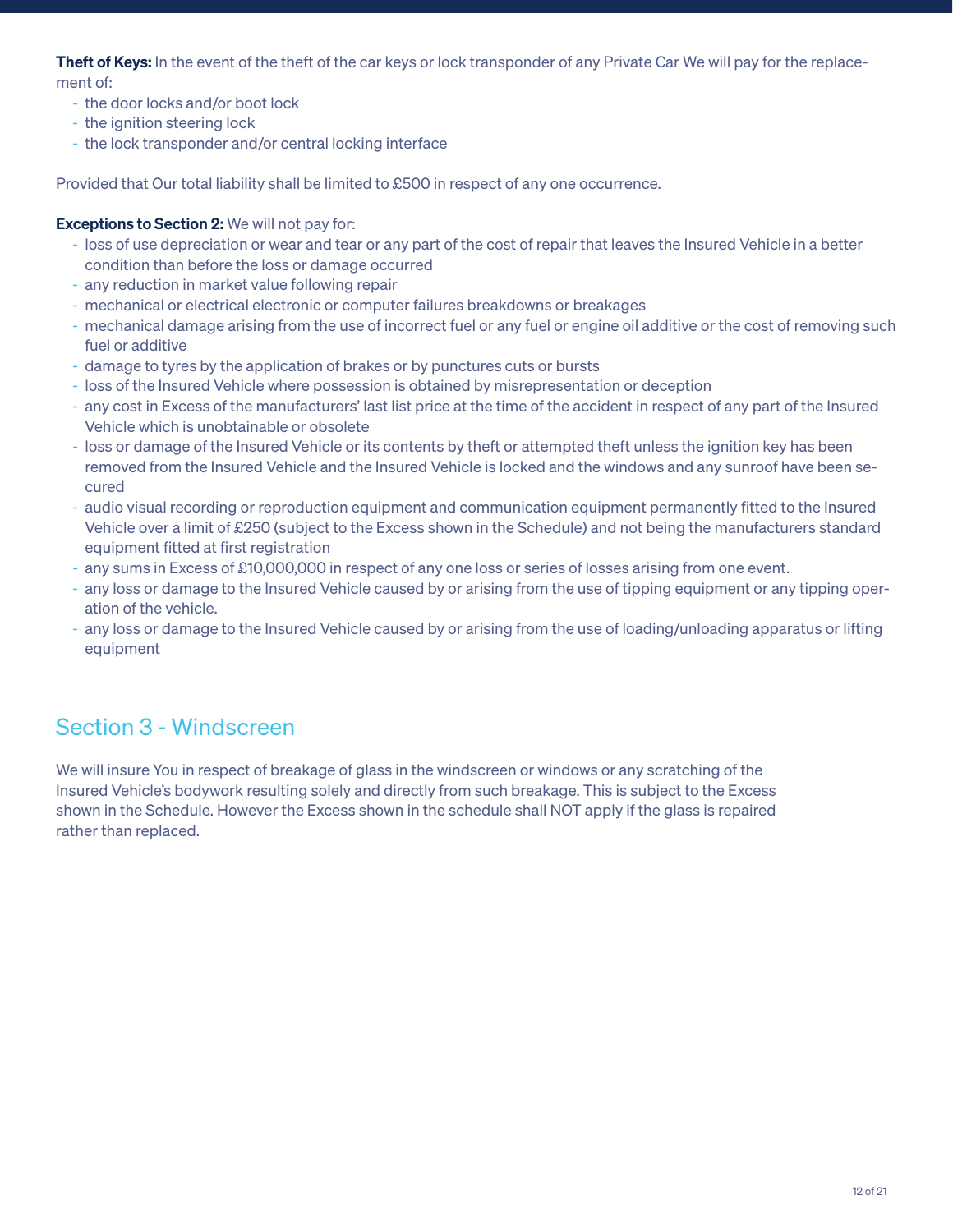### Section 4 - Trailers

The cover provided by this Policy as specified in the schedule shall be operative in respect of any

- a) Specified Trailer: any Trailer of which details have been declared to and accepted by Us provided that the trailer always remains in Your care custody and control and
	- I. where detached such trailer is kept in a secure and protected environment
	- II. the trailer is not attached to any vehicle which is not covered under this Policy
- b) Unspecified Trailer: any trailer which You own and for which You are legally responsible while such trailer is attached to the Insured Vehicle provided that:
	- I. no cover greater than that applying to the Insured Vehicle shall apply to any Trailer which is attached to it
	- II. no cover shall apply while the Trailer is attached to any vehicle which is not covered under this Policy
	- III. no cover applies while the Trailer is detached from the Insured Vehicle

Provided that in respect of both a) and b) above:

- no greater number of trailers is drawn than is permitted by law
- there is no other insurance in force covering the same loss or damage

### Section 5 - Personal Accident

In the event of any permitted driver sustaining bodily injury as a result of an accident in direct connection with an Insured Vehicle which results within 3 months in:

- death
- permanent loss of sight in one or both eyes
- loss of one or more limbs by physical severance at or above the wrist or ankle

We will pay a maximum of £5,000 to the driver so injured or to that person's legal representative.

This Section does not apply:

- in respect of any person under 17
- in respect of death or bodily injury resulting from contributed to or accelerated by suicide or the abuse of alcohol or drugs.

### Section 6 - Personal Effects

We will insure You against loss of or damage to rugs, clothing and personal effects while in or on the Insured Vehicle by fire theft or accidental means or at Your request We will insure the owner of the property so lost or damaged. Provided that Our total liability shall be limited to £250 in respect of any one occurrence.

We will not pay for loss of or damage to:

- money credit or debit cards documents or securities
- audio video or computer discs
- goods or samples being carried in connection with any trade or business
- tools or equipment being carried in connection with any trade or business
- any property within an open top or convertible vehicle unless in a locked boot or compartment
- portable entertainment or communication equipment portable computers including tablets or portable satellite navigation systems.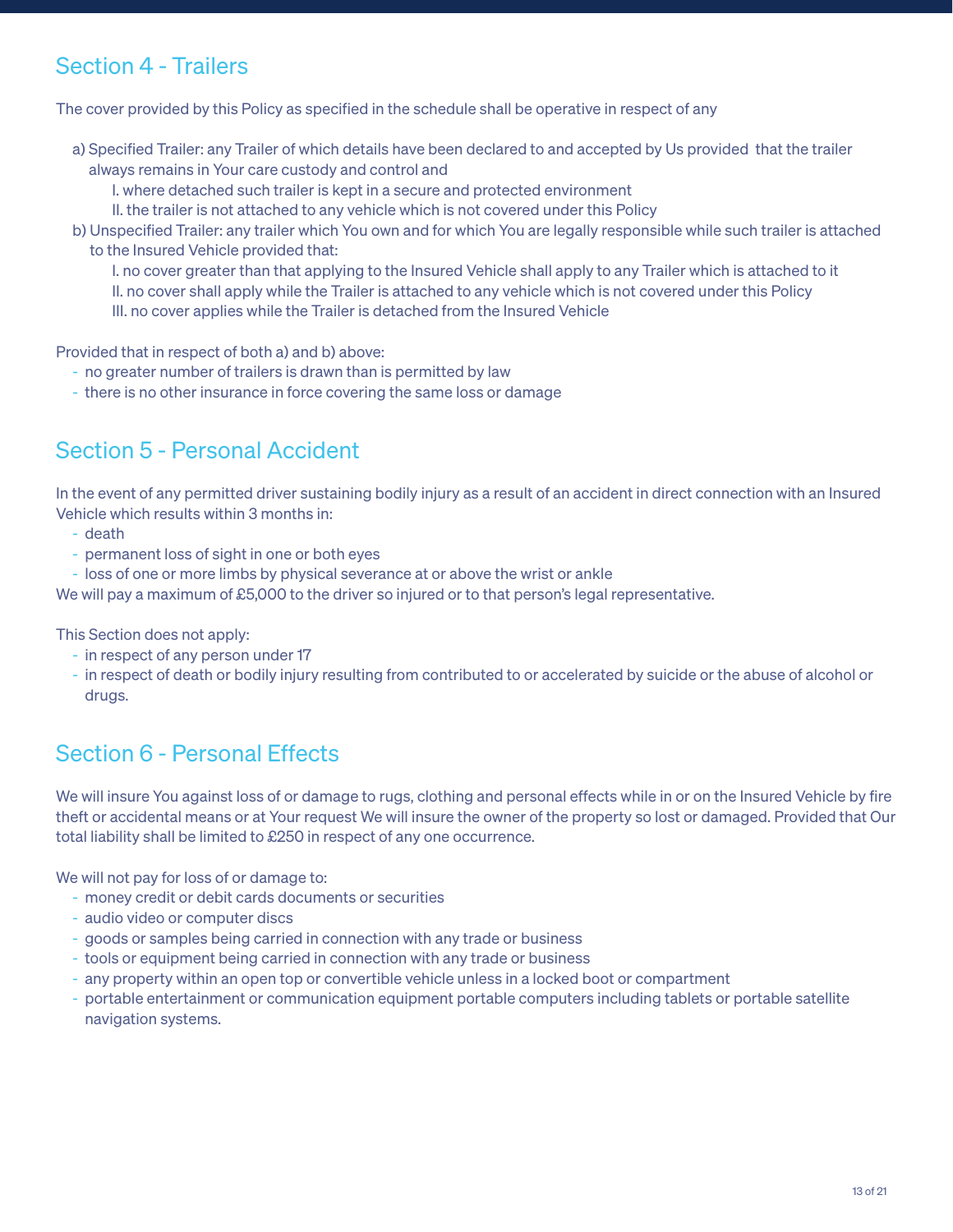### Section 7 - Medical Expenses

In the event of any permitted driver of or any passenger in an Insured Vehicle sustaining bodily injury as a result of an accident in direct connection with the Insured Vehicle We will pay to the Insured or at their option to such injured person(s) the medical expenses in connection with such injury up to the sum of £250 in respect of each person injured.

### Section 8 - Territorial Limits

The cover provided under this Policy applies in respect of Insured Vehicles registered in the United Kingdom as described in the Certificate of Motor Insurance in respect of accidents occurring:

- in Great Britain Northern Ireland the Isle of Man and the Channel Islands
- in any other country that is a member of the European Union
- in any other country which has made arrangements which meet the insurance conditions of and is approved by the commission of the European Union and for which We have agreed to issue cover
- during transit (including loading and unloading) between such countries by a recognised air, sea or motor-rail route
- in any other country with Our prior agreement and providing any additional premiums have been paid.

No cover is provided under this Policy in respect of Insured Vehicles while being driven in The United States of America or Canada.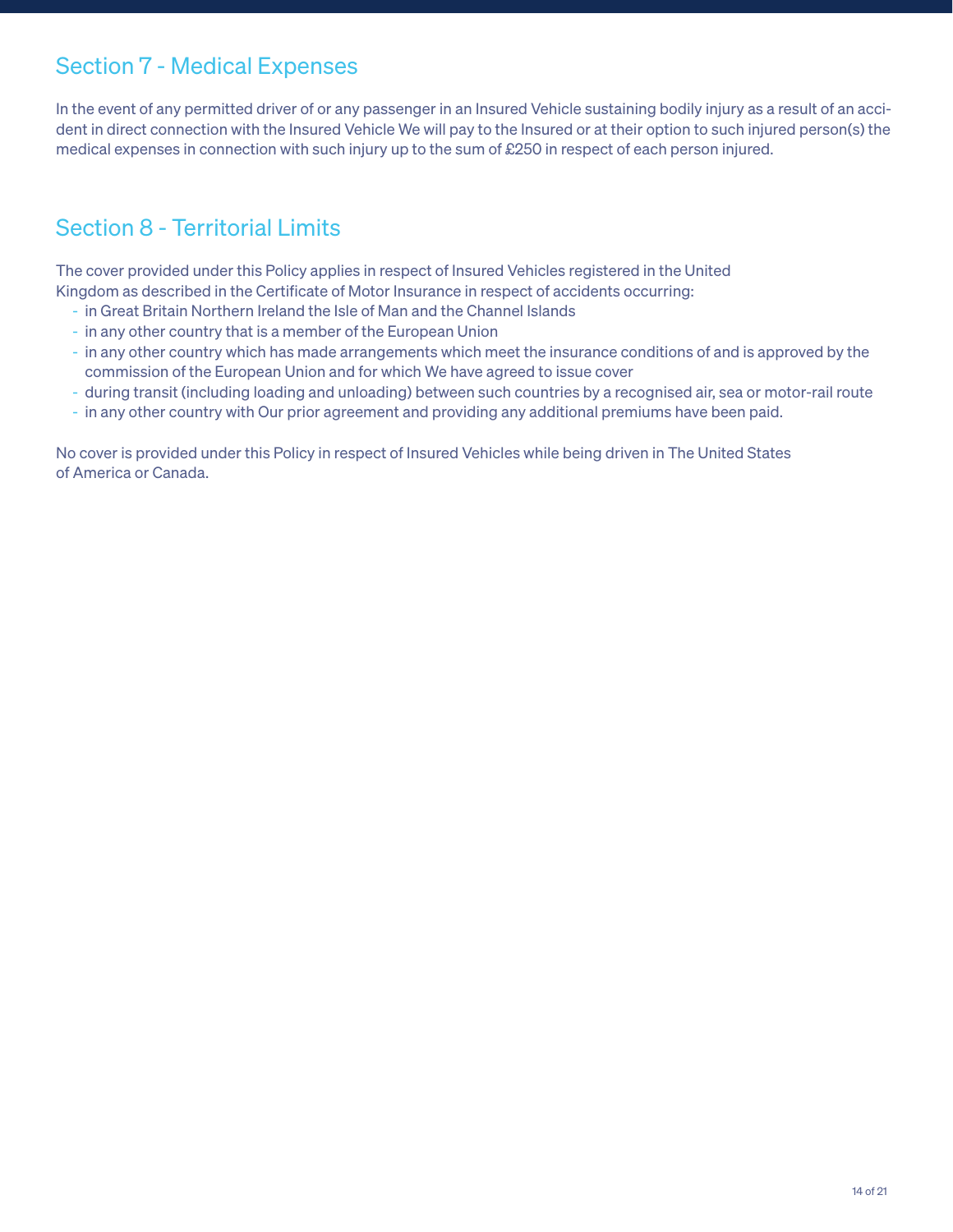### General Exceptions

We will **NOT** be liable for:

- 1. any accident injury loss or damage arising out of the Insured Vehicle being:
	- a. used for any purpose not permitted by the effective Certificate of Motor Insurance or the Schedule except while in the custody or control of a motor trader for servicing or repair
	- b. driven by any person not described in the effective Certificate of Motor Insurance or in the Schedule
	- c. driven by any person unless that person has a valid licence to drive the Insured Vehicle or has held and is not disqualified from holding or obtaining such a licence except where the Insured Vehicle is being driven under circumstances where a licence is not required by law.
- 2. any liability which attaches by virtue of an agreement but which would not have attached in the absence of such an agreement.
- 3. loss of or destruction of or damage to any property whatsoever or any loss or expense whatsoever resulting or arising therefrom or any consequential loss or any legal liability of whatsoever nature directly or indirectly caused by or contributed to or arising from:
	- a. ionising radiation or contamination by radioactivity from any irradiated nuclear fuel or from any nuclear waste from the combustion of nuclear fuel
	- b. the radioactive toxic explosive or other hazardous properties of any explosive nuclear assembly or nuclear component thereof.
- 4. any accident injury loss or damage arising during or in consequence of riot or civil commotion occurring in Northern Ireland or anywhere outside of Great Britain Isle of Man or the Channel Islands.
- 5. any consequence of war invasion act of foreign enemy hostilities (whether war has been declared or not) civil war rebellion revolution insurrection or military or usurped power or Terrorism.
- 6. any accident, injury, loss, damage or liability arising in connection with any vehicle being used "Airside". "Airside" shall mean that part of an aerodrome or airport provided for the take-off and landing of aircraft and for the movement of aircraft on the surface aircraft parking aprons including the associated service roads and ground equipment areas and/or those parts of passenger terminals which come within the Customs examination area except as is required by any applicable road traffic legislation.
- 7. liability loss or damage arising out of the operation as a tool of trade of the vehicle or any plant forming part of or attached to the Insured Vehicle.
- 8. any accident injury loss or damage arising out of the Insured Vehicle being used for racing pace making reliability trials speed testing or use in connection with motor rallies competitions or trials.
- 9. any person claiming indemnity if that person is entitled to indemnity under any other insurance.
- 10. any loss of use of the Insured Vehicle or any resultant consequential loss.
- 11. any loss damage or liability arising from pollution or contamination howsoever caused any loss damage or liability arising out of any mis delivery (meaning the delivery of goods at a time or place or in a manner not meeting contractual requirements) or any spillage leakage or discharge from the Insured Vehicle howsoever caused.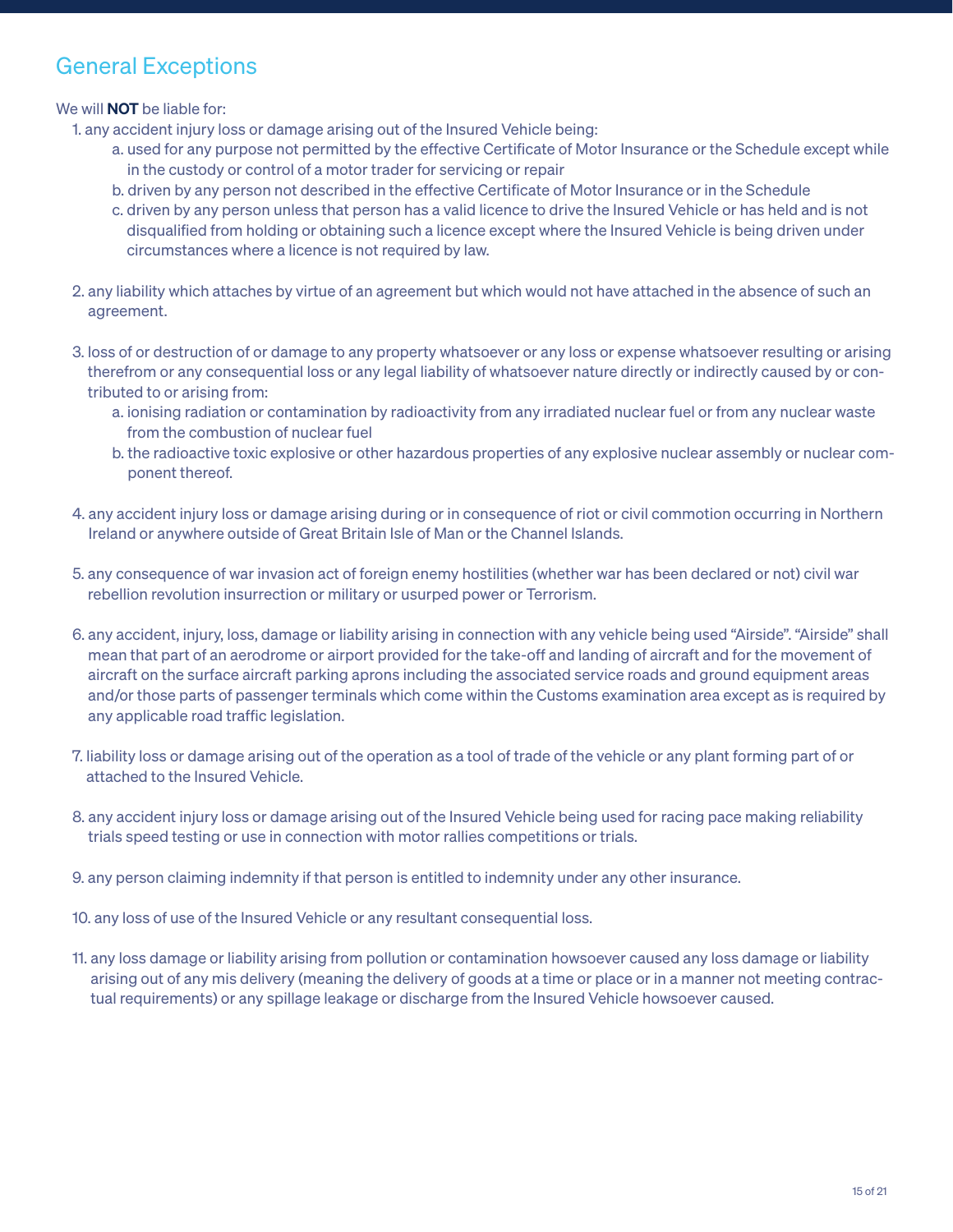- 12. any loss damage or liability whilst the Insured Vehicle is being driven or used for the carriage of explosives chemicals chemical by-products acids or goods of a generally dangerous or inflammable nature.
- 13. any loss damage or liability whilst the Insured Vehicle is being driven or used for conveying a load in Excess of that for which it was constructed or in Excess of the maximum carrying capacity of the Insured Vehicle or while any load is being conveyed in an unsafe condition.
- 14. any intentional damage to property or the death of or injury to any person caused by or incurred with the consent or connivance of the Insured
- 15. any loss damage or liability arising out of the deliberate use of the Insured Vehicle to cause damage to other vehicles or property OR to cause injury to any person or to put any person in fear of injury
- 16. any loss damage or liability where the driver is in charge of the Insured Vehicle and as a result is subsequently convicted of a drink or drugs offence. We shall only make payments necessary to satisfy our obligations under the Road Traffic Acts and we reserve the right to recover from you or the driver all sums paid by us (including legal costs) whether in settlement or under a judgement of any claim arising from an accident and any third party claim.
- 17. any fines penalties punitive or exemplary charges
- 18. any claim, loss, expense or liability arising out of or relating to any bacterial, viral, microbial or biological infection causing, anticipated to cause or having been caused by, any mass infection, epidemic or pandemic event(s) or loss(es), including but not limited to the COVID-19 virus; provided, however, that this exclusion shall not apply to any claim, loss, expense or liability to the extent arising out of a motor vehicle accident.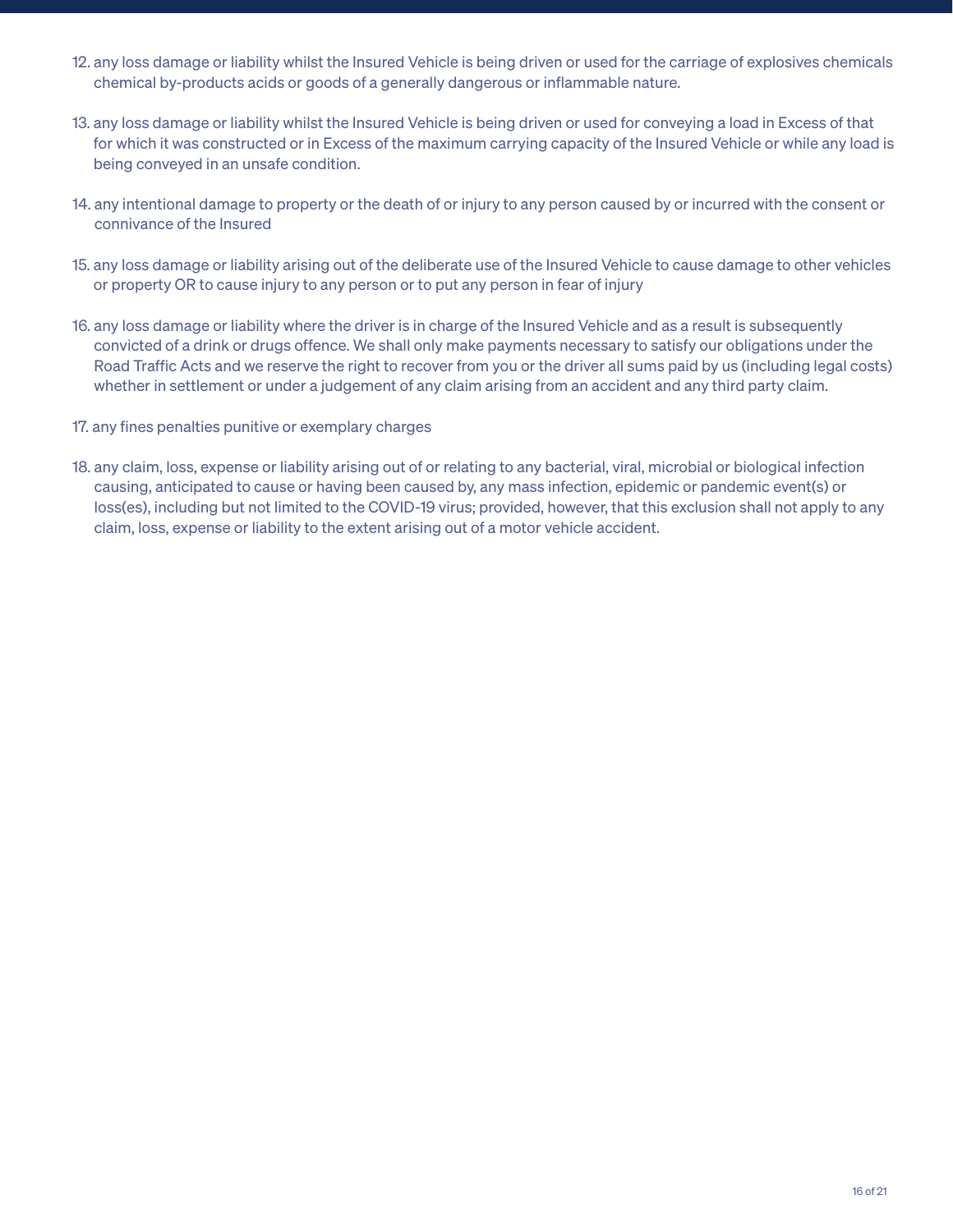### General Conditions

**1. Insured's Duty:** We will provide insurance as described in this document provided that You or any person claiming to be covered under this Policy observe the terms and conditions at all times.

Under English law, a business insured (i.e. an insured who has bought insurance wholly or mainly for purposes related to their trade, business or profession) has a duty to disclose to the (re)insurer every material circumstance which it knows or ought to know after reasonable search. This is the case before cover is placed, when it is renewed and any time that it is varied. The Policy wording may also provide that this duty continues for the duration of the Policy. A circumstance is material if it would influence a (re)insurer's judgment in determining whether to take the risk and, if so, on what terms. If you are in any doubt whether a circumstance is material we recommend that it should be disclosed. Failure to disclose a material circumstance may entitle a (re)insurer to impose different terms on your cover or proportionately reduce the amount of any claim payable. In some circumstances a (re)insurer will be entitled to avoid the Policy from inception and in this event any claims under the Policy would not be paid.

2. Claims Procedure: You or Your legal representative shall give notice to Our notifiable agent, Gallagher Bassett (GB) as soon as is practicable of any accident loss or damage which may be the subject of indemnity under this Policy with any particulars thereof. All claims should be notified to GB using the dedicated claims helpline number 0333 700 8029.

Every claim form, writ, summons, legal process or other communication relating to a claim shall be forwarded to GB immediately upon receipt.

No admission offer compromise promise payment or indemnity shall be given on Our behalf or of any person claiming to be indemnified without Our written consent and We shall be entitled if We so desire to take over and conduct in Your name or of such person the defence of any claim or to prosecute in Your name or of such person the defence or settlement of any claim for indemnity or damages or otherwise and shall have full discretion in the conduct of any proceedings or in the settlement of any claim and You and such person shall give all such information co-operation and assistance as We may require.

3. False or Fraudulent Statements: We have the right to refuse to pay any claim or to terminate this insurance immediately and to withhold any premium if

- a. You make any claim or statement which is false fraudulent or wilfully exaggerated
- b. You provide any information which is forged or falsified"

4. Cancellation: We may cancel this Policy by sending seven (7) days' notice by registered post to Your last known address and in the case of Northern Ireland to the Department of the Environment for Northern Ireland and in such event will return to You the premium less the proportionate part thereof for the period the Policy has been in force.

You may cancel this Policy at any time by returning the Certificate of Motor Insurance to Us and provided no claim has arisen in the then current period of insurance You will be entitled to a return of the premium paid less premium at Our short period charges for the time the Policy has been in force calculated from the date on which the Certificate of Motor Insurance is received by Us and as set out in the Important Notice at the beginning of the Policy.

**5. Other Insurance:** Subject to General Exception 9, the We will not be liable in respect of any person claiming indemnity if that person is entitled to indemnity under any other insurance; and if at the time any claim arises under this Policy there is any other existing insurance covering the same loss liability or damage We will not be liable to pay more than Our rateable proportion of any loss damage compensation costs or expense.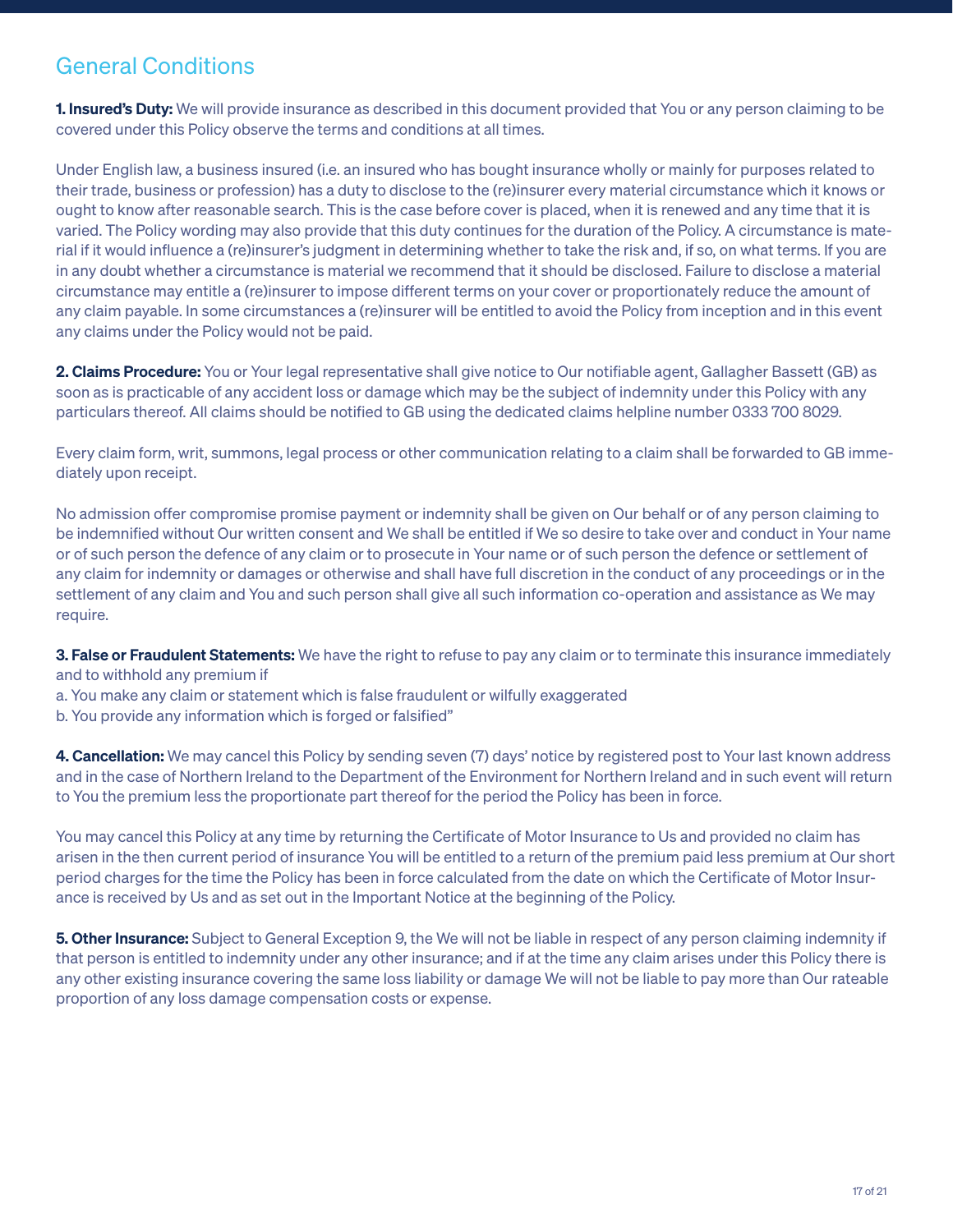6. Care of the Vehicle: You must take and cause to be taken all reasonable steps to safeguard from loss or damage the Insured Vehicle and/or any Trailer covered under this Policy and keep it in a roadworthy condition. In particular You must ensure that all equipment provided for the safety of the Insured Vehicle or of passengers travelling therein shall be at all times fully fitted and maintained. We will have at all times free access to examine the Insured Vehicle or Trailer. The Insured Vehicle must be issued with a valid Ministry of Transport Test Certificate and / or plating certificate where applicable. We may refuse to pay any claim which results in whole or in part from Your failure to comply with this Condition.

7. Supply of Insured Vehicle Information: You or Your legal representative must supply such details of any Insured Vehicle to meet the requirements of any legislation applicable in Great Britain and Northern Ireland for entry on the Motor Insurance Database.

8. Right of Recovery: We reserve the right to recover from You all sums which We pay because of the requirements of any law if We would not have been liable for those payments according to the terms and conditions of this Policy.

**9. Sanctions:** No (re)insurer shall be deemed to provide cover and no (re)insurer shall be liable to pay any claim or provide any benefit hereunder to the extent that the provision of such cover, payment of such claim or provision of such benefit would expose that (re)insurer to any sanction, prohibition or restriction under United Nations resolutions or the trade or economic sanctions, laws or regulations of the European Union, United Kingdom or United States of America

**10. Law and Jurisdiction:** Unless it has been agreed otherwise between both parties, the language of the Policy and all communications relating to it will be in English and this contract of insurance will be governed by the law of England and Wales and any disputes arising in connection with this insurance will be submitted to the exclusive jurisdiction of the English courts.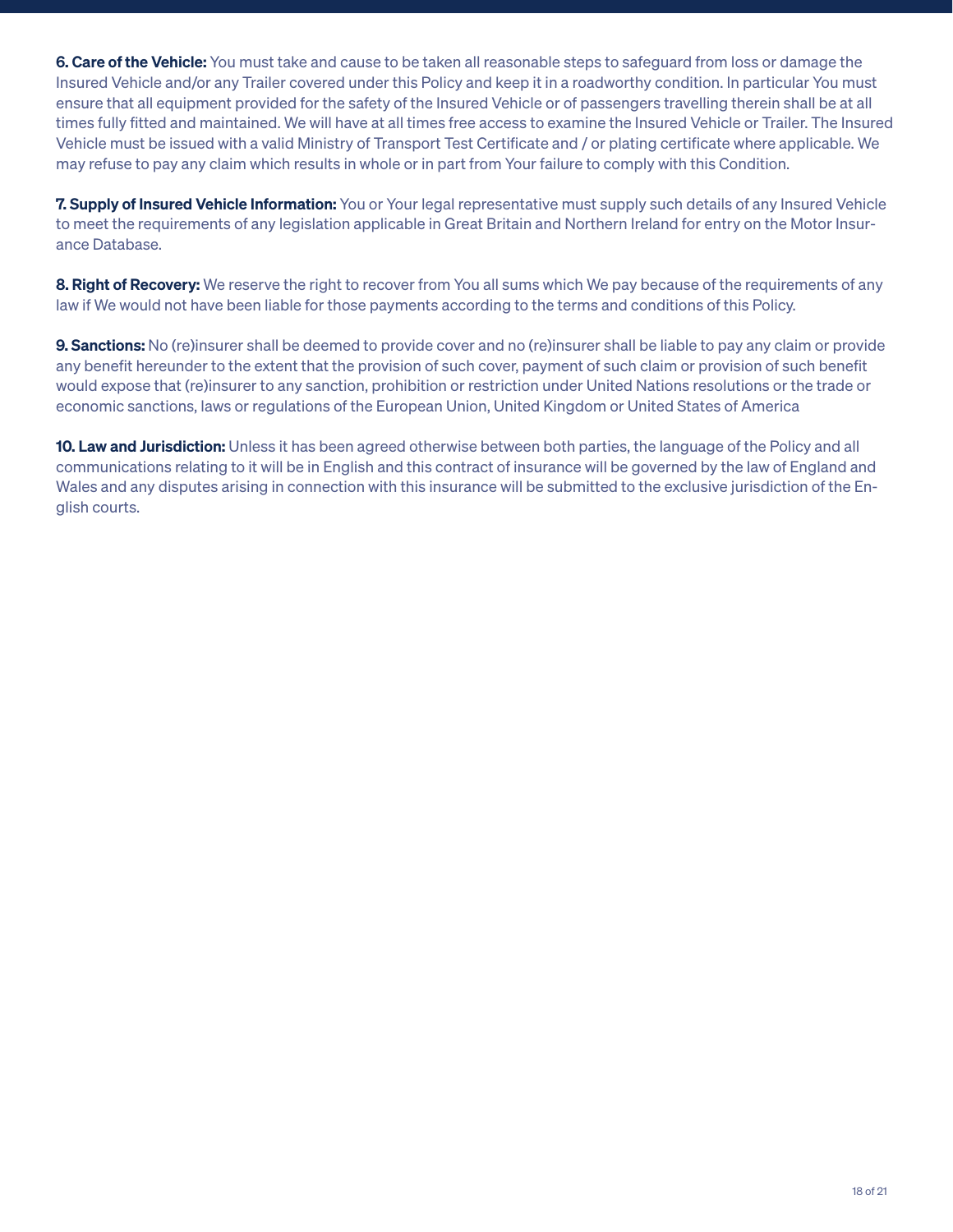### **Endorsements**

The Endorsements shown below apply only if the Endorsement number is specified in Your current schedule and are subject to the terms, conditions and limitations of this Policy.

Where an Endorsement number is followed by:-

- (a) the registration number of a vehicle and/or the name of any person then the Endorsement shall only apply to either the vehicle or person
- (b) additional wording, then such wording shall be read in context with the full Endorsement wording.

#### UU001 BASIC POLICY EXCESS

You will be liable to pay the first amount specified in the Schedule of each claim arising under Section 2.

This Excess is in addition to any other Excess that may apply.

### UU002 WINDSCREEN LIMIT AND EXCESS

The maximum We will pay for each claim arising under Section 3 is specified in the Schedule.

You will be liable to pay the first amount specified in the Schedule of each claim arising under Section 3.

This Excess is in addition to any other Excess that may apply.

#### UU003 YOUNG AND/OR INEXPERIENCED DRIVERS EXCESS

 You will be liable to pay the amount specified in the schedule against this endorsement number in respect of each claim arising under Section 2 if any loss or damage occurs to the Insured Vehicle whilst being driven by or in the care custody or control of any person of less than 21 years of age or with less than 12 months continuous driving experience under a full licence applicable to the Insured Vehicle being driven or who holds a provisional licence.

This Excess is in addition to any other Excess that may apply.

### UU004 NAMED DRIVERS DAMAGE EXCESS

Whilst the Insured Vehicle is being driven by or for the purpose of being driven is in charge of the person(s) specified in the Schedule You will be liable to pay for the first amount specified in the Schedule of each claim arising under Section 2, other than by fire, theft or attempted theft.

This Excess is in addition to any other Excess that may apply.

#### UU005 NAMED DRIVERS DAMAGE FIRE & THEFT EXCESS

Whilst the Insured Vehicle is being driven by or for the purpose of being driven is in the charge of the person(s) as specified in the Schedule You will be liable to pay the first amount as specified in the Schedule of each claim arising under Section 2.

This Excess is in addition to any other Excess that may apply.

### UU006 ADDITIONAL POLICY EXCESS

You will be liable to pay the additional amount specified in the Schedule of each claim arising under Section 2.

This Excess is in addition to any other Excess that may apply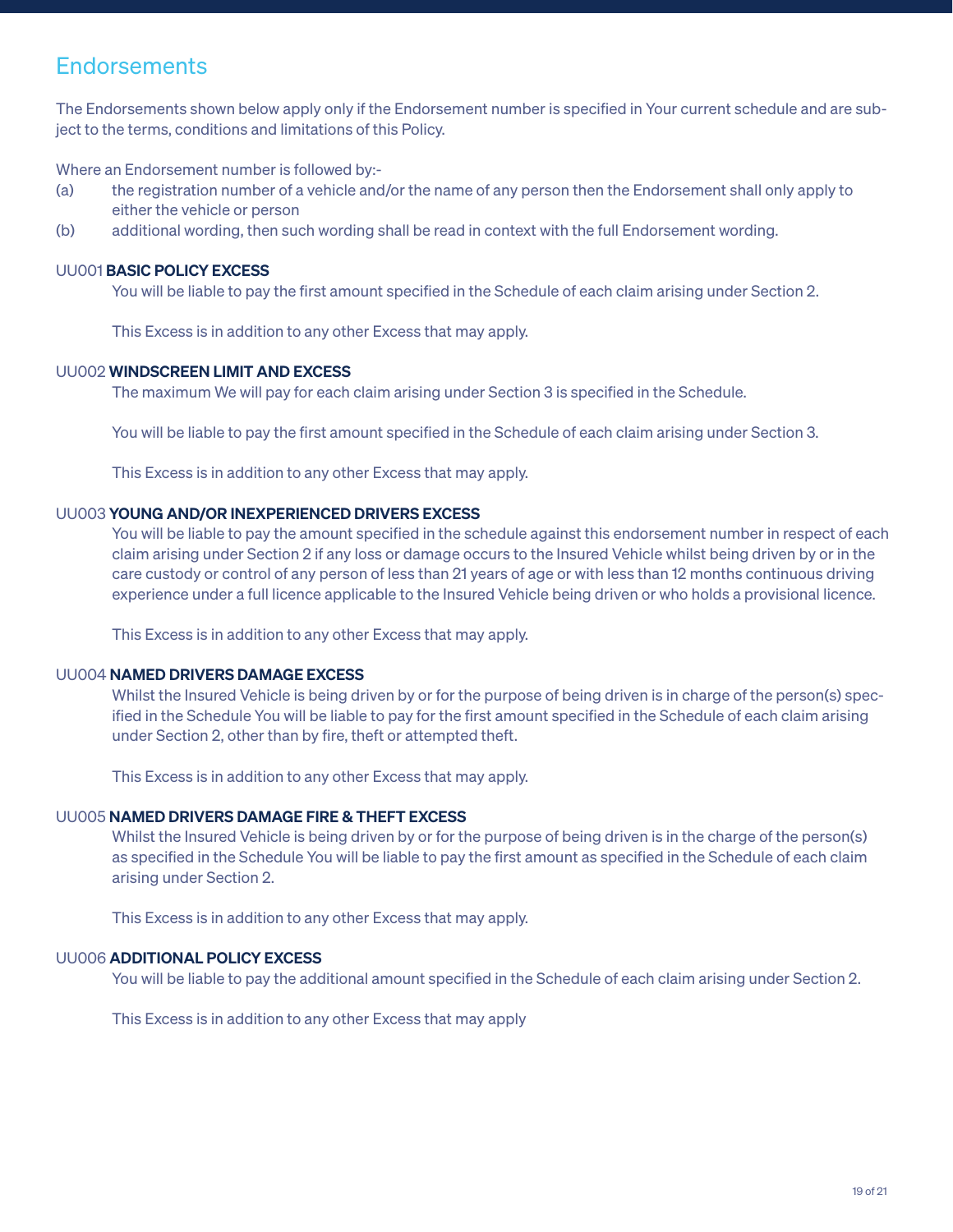#### UU007 SUSPENDED DRIVER(S) EXCESS

 For a period of 5 (five) years after their licence is reinstated You will be liable to pay the first £500 of each claim arising under Section 2 other than by fire, theft or attempted theft whilst the Insured Vehicle is being driven by or for the purpose of being driven by any person who has had their license suspended.

This Excess is in addition to any other Excess that may apply.

#### UU08 ALL SECTIONS EXCESS

You will be liable to pay the first amount specified in the Schedule of each claim arising under this insurance.

This Excess is in addition to any other Excess that may apply.

#### UU09 EXCLUDED DRIVERS (BY AGE)

 We will not be liable in respect of accident, injury, loss or damage arising whilst the Insured Vehicle is being driven by or in the care custody or control of any person less than the age specified in the Schedule

#### UU010 EXCLUDED DRIVERS (BY EXPERIENCE)

We will not be liable in respect of accident, injury, loss or damage arising whilst the Insured Vehicle is being driven by or in the care custody or control of any person who has continuous driving experience under a full licence applicable to the Insured Vehicle of less than the period specified in the Schedule.

### UU011 SPECIFIED NAMED DRIVERS

 The Endorsement(s) applicable under this insurance relating to excluded driver(s) shall not apply in respect of the person(s) as specified in the Schedule.

### UU012 SPECIFIED NAMED DRIVER(S) WITH TERMS

 The Driver(s) named in the Schedule are deemed to be included subject to the additional terms and conditions as specified.

#### UU013 NAMED DRIVER(S)

 This insurance does not operate if the Insured Vehicle(s) is/are being driven by or for the purpose of being driven is in the charge of any person other than the person(s) as specified in the Certificate and/or Schedule.

#### UU014 QUARTERLY PREMIUM ADJUSTMENT CLAUSE

 To ensure that the cover provided under the policy is fully operative and in line with the requirements of the 4th EU Directive on Motor Insurance and the RTA regulations You are required to immediately provide details (including individual registration numbers) of all vehicles for which cover is required for entry onto the UK Motor Insurance Database. The information supplied by You will be relayed to Your broker (or chosen intermediary) and used to calculate any premium adjustment on a pro-rata basis.

 However there will be no return of premium in respect of any vehicle which has been the subject of a claim during the Period of Insurance and in no event will the total return exceed 25% of the inception premium for this Policy.